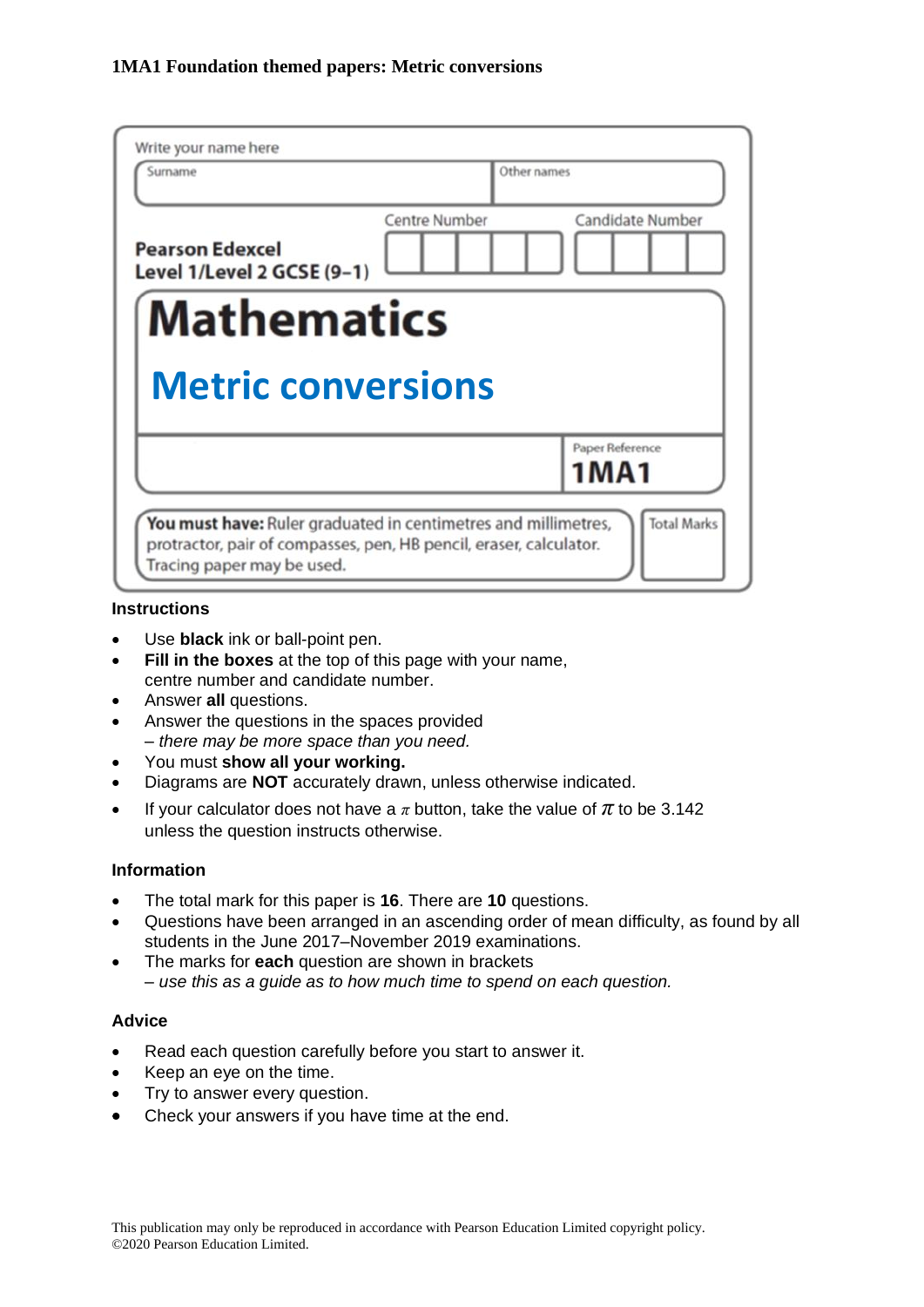# **1MA1 Foundation themed papers: Metric conversions**

| Change 1.5 kilometres to metres.    |                                             |
|-------------------------------------|---------------------------------------------|
|                                     |                                             |
|                                     | (Total for Question 1 is 1 mark)            |
| Change 4 kilometres into metres.    |                                             |
|                                     | .metres<br>(Total for Question 2 is 1 mark) |
| Change 1756 grams to kilograms.     |                                             |
|                                     | (Total for Question 3 is 1 mark)            |
| Change 350 centimetres into metres. |                                             |
|                                     |                                             |
| (a) Change 365 cm into metres.      | (Total for Question 4 is 1 mark)            |
|                                     | (1)                                         |
| (b) Change $2.7$ kg into grams.     |                                             |
|                                     | (1)<br>(Total for Question 5 is 2 marks)    |

This publication may only be reproduced in accordance with Pearson Education Limited copyright policy. ©2020 Pearson Education Limited.

 $\times$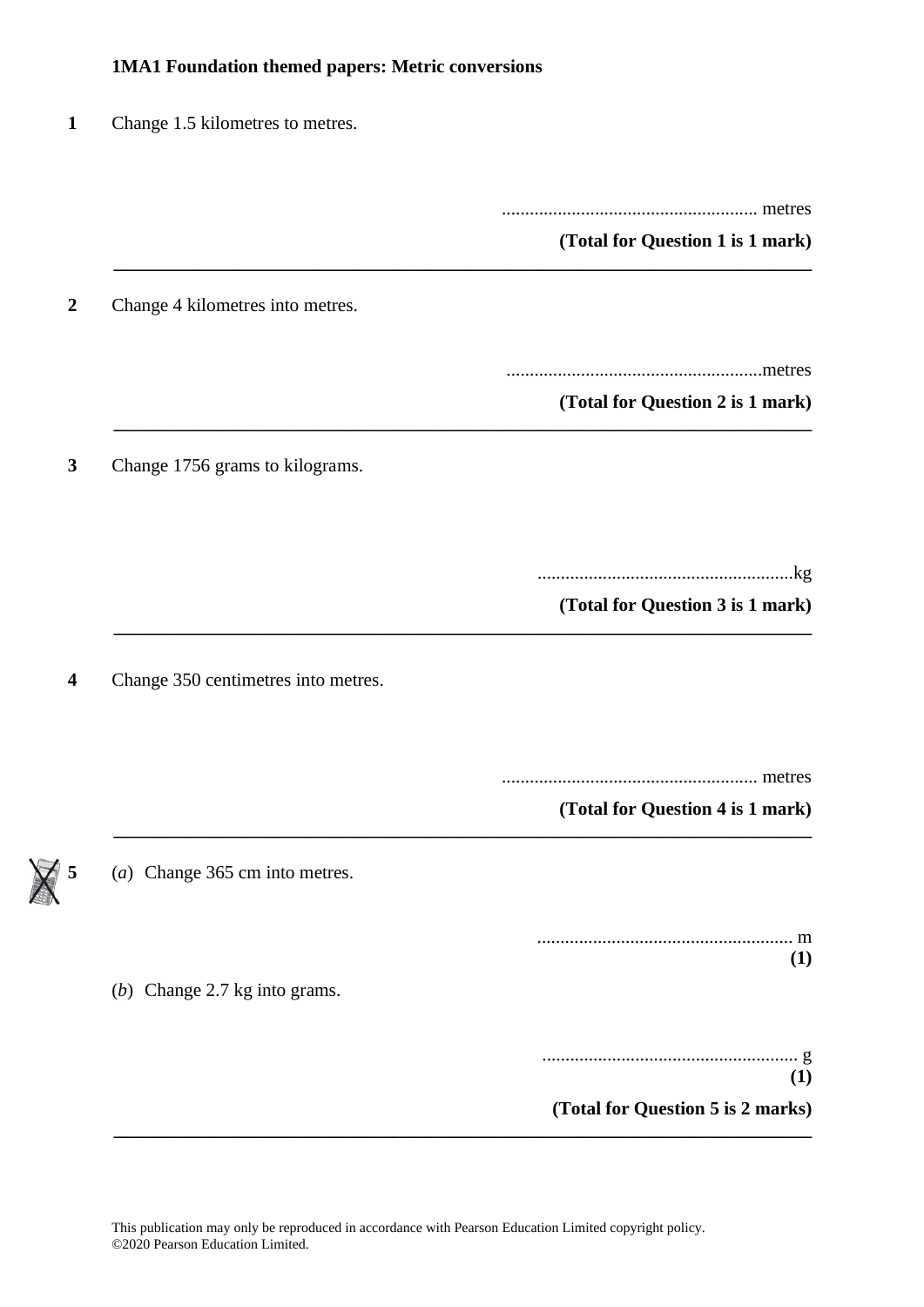# **1MA1 Foundation themed papers: Metric conversions**

| 6 | (a) Change $35 \text{ cm}$ to mm.      |                                   |
|---|----------------------------------------|-----------------------------------|
|   |                                        |                                   |
|   | (b) Change 7700 millilitres to litres. | (1)                               |
|   |                                        | (1)                               |
|   | $(c)$ Change 0.32 kilograms to grams.  |                                   |
|   |                                        | (1)                               |
|   |                                        | (Total for Question 5 is 3 marks) |
| 7 | (a) Change $4560$ g into kg.           |                                   |
|   |                                        | (1)                               |
|   | (b) Change $7.3$ m into mm.            |                                   |
|   |                                        | (1)                               |
|   |                                        | (Total for Question 6 is 2 marks) |

**8** Write  $37 \text{ cm}^3$  in mm<sup>3</sup>

.......................................................mm<sup>3</sup>

**(Total for Question 7 is 1 mark)**

**\_\_\_\_\_\_\_\_\_\_\_\_\_\_\_\_\_\_\_\_\_\_\_\_\_\_\_\_\_\_\_\_\_\_\_\_\_\_\_\_\_\_\_\_\_\_\_\_\_\_\_\_\_\_\_\_\_\_\_\_\_\_\_\_\_\_\_\_\_\_\_\_\_\_\_**